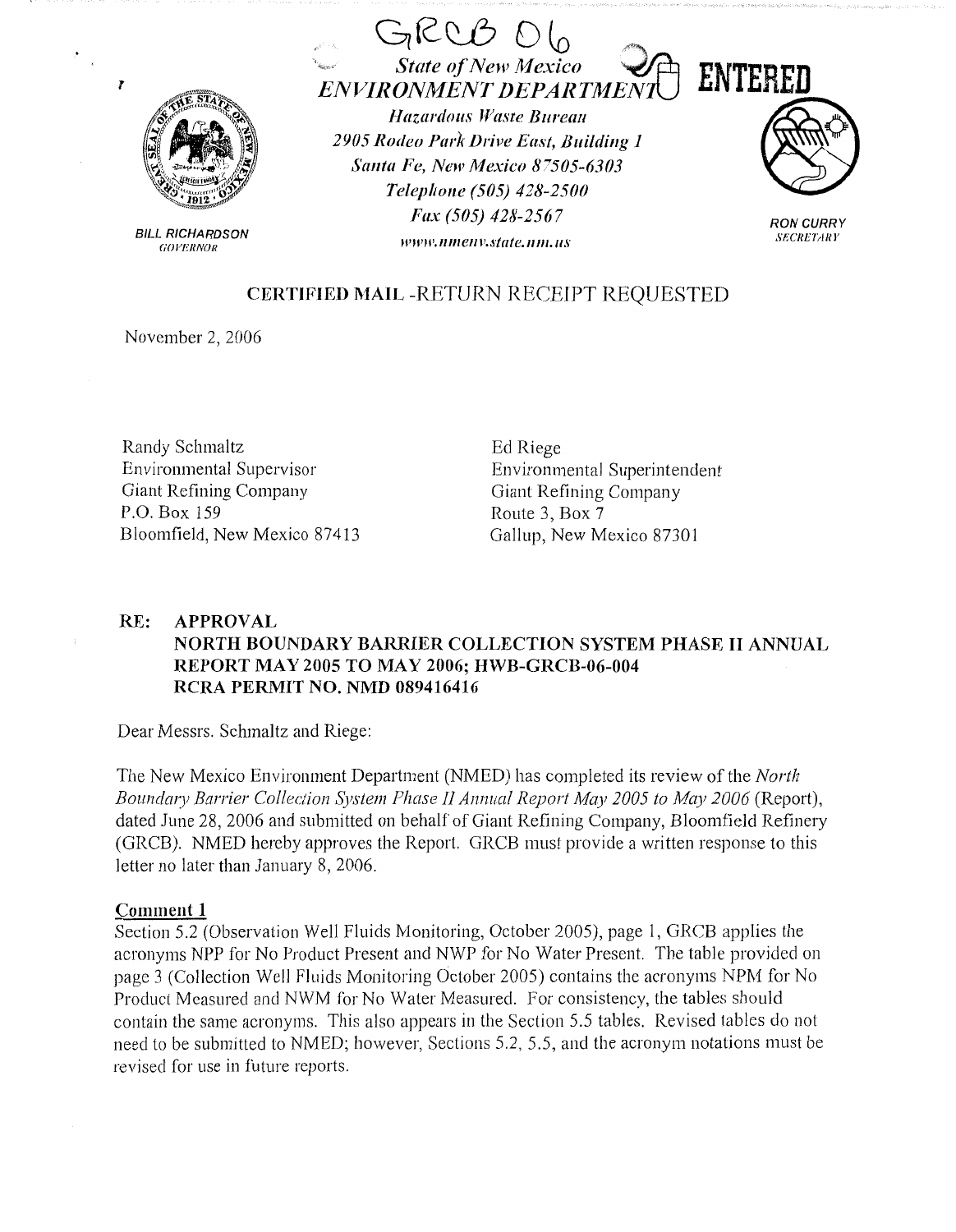Messrs. Schmaltz and Riege Giant Refining Company Bloomfield November 2, 2006 Page 2 of 3

C

# **Comment 2**

Section 6.10 (Sump Wells Baseline analysis) shows the March 2006 groundwater analytical data. The highlighted data represents detections above the New Mexico Water Quality Control Commission (WQCC) standards and the Environmental Protection Agency Maximum Contaminant Levels (MCL). Some constituents were detected at or above these standards but were not highlighted. (e.g., SW4-0206 detection for lead was at the MCL and not highlighted). GRCB does not need to revise the table, but these corrections must be included in future reports.

 $\mathbf{r}$ 

GRCB must also refer to the *Nevv Mexico Environment Department TPH Screening Guidelines,*  dated November 2005 and apply the guidelines to diesel range organics (DRO) contaminated media (Table 2a). The DRO guideline must be applied to future reports.

## **Comment 3**

Section 6-11 (Phase II Monitoring -2005/2006) tables contain water quality data for the collection, observation, and monitoring wells. The tables presenting the collection and observation well data identify the sampling dates as Apr-06, Aug-05, and May-05. The tables containing the monitoring well data identify the sampling dates as Apr-06, Aug-05, and Apr-05. GRCB must clarify why the third sampling date for the collection and observation wells is different from the monitoring wells date. GRCB must provide replacement pages if corrections are made.

# **Comment 4**

GRCB must check the conversions of parts per billion (ppb) to parts per million (ppm). Section 6.1 contains information regarding the April 2006 sample CW  $23 + 10$  that included a xylene concentration of 1.1 parts per million. The laboratory report contained in Section 13 .15 for the same sample (CW-23+10) listed a detected xylene concentration of 110 ppb. The conversion of 110 ppb should be 0.110 ppm instead of 1.1 ppm, as shown in the table.

GRCB must submit replacement page(s) to correct the discrepancy.

## **Comment 5**

GRCB must record the vacuum pressure on the vacuum truck used to remove groundwater and separate phase hydrocarbons (SPH) from the (collection, observation, and monitoring) wells. GRCB must also record the volume of total fluids recovered during the six month period and total volume removed for the year. This information must be provided in the six month report and the annual groundwater monitoring report. (See comment No. 7).

## **Comment 6**

If GRCB observes any significant changes in the migration of groundwater and contaminants, either to new areas where hydrocarbons were not previously detected or if increasing concentrations are observed, NMED must be notified within two business days of discovery.